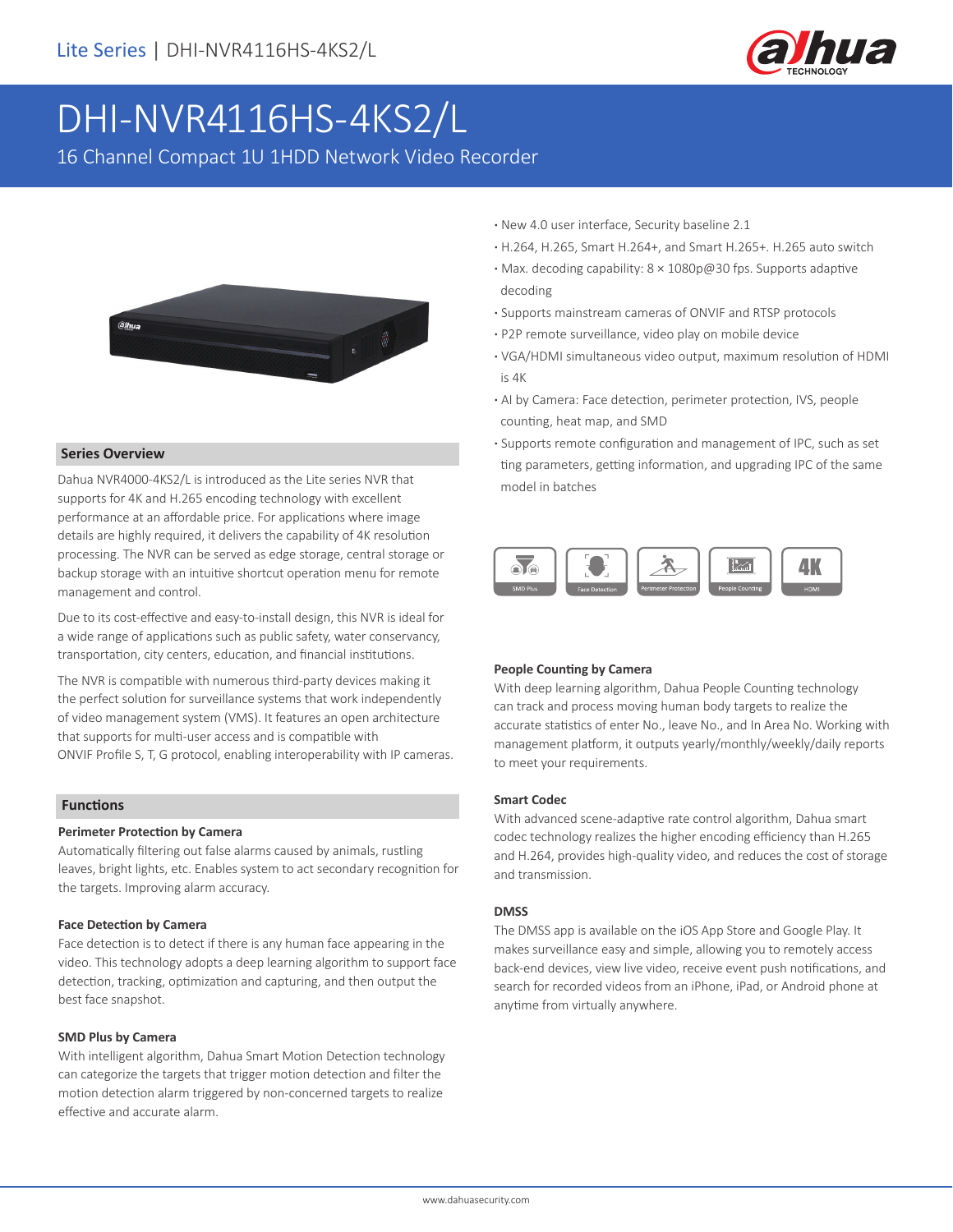# Lite Series | DHI-NVR4116HS-4KS2/L

### **Technical Specification**

| System                         |                                                                                                                                                                                                   |  |  |
|--------------------------------|---------------------------------------------------------------------------------------------------------------------------------------------------------------------------------------------------|--|--|
| Main Processor                 | Industrial-grade embedded processor                                                                                                                                                               |  |  |
| OS                             | <b>Embedded Linux</b>                                                                                                                                                                             |  |  |
| <b>Operation Interface</b>     | Web/operating in local GUI                                                                                                                                                                        |  |  |
| Perimeter Protection by Camera |                                                                                                                                                                                                   |  |  |
| Performance                    | 8 channels                                                                                                                                                                                        |  |  |
| AI Search                      | Search for pictures by channel, time and event type                                                                                                                                               |  |  |
| Face Detection by Camera       |                                                                                                                                                                                                   |  |  |
| Performance                    | 4 channels                                                                                                                                                                                        |  |  |
| <b>Face Attributes</b>         | 6 attributes: Gender, age, glasses, expression, mouth<br>mask, and beard                                                                                                                          |  |  |
| AI Search                      | Search for pictures by channel, time and face attributes                                                                                                                                          |  |  |
| SMD Plus by Camera             |                                                                                                                                                                                                   |  |  |
| Performance                    | 12 channels                                                                                                                                                                                       |  |  |
| AI Search                      | Search by target classification (human, vehicle)                                                                                                                                                  |  |  |
| Video                          |                                                                                                                                                                                                   |  |  |
| <b>Access Channel</b>          | 16                                                                                                                                                                                                |  |  |
| Network Bandwidth              | Access: 80 Mbps; Storage: 80 Mbps; Forward: 60 Mbps                                                                                                                                               |  |  |
| Resolution                     | 8MP; 6MP; 5MP; 4MP; 3MP; 1080p; 720p; D1                                                                                                                                                          |  |  |
| <b>Decoding Capability</b>     | 8 × 1080p@30 fps                                                                                                                                                                                  |  |  |
| Video Output                   | 1 × VGA output, 1 × HDMI output, supports<br>simultaneous video sources output for VGA and HDMI                                                                                                   |  |  |
| Multi-screen Display           | 1, 4, 8, 9, 16 views                                                                                                                                                                              |  |  |
| Third-party Camera<br>Access   | ONVIF; RTSP                                                                                                                                                                                       |  |  |
| Compression                    |                                                                                                                                                                                                   |  |  |
| Video                          | Smart H.265/H.265/Smart H.264/H.264/MJPEG                                                                                                                                                         |  |  |
| Audio                          | PCM/G711A/G711U/G726/AAC                                                                                                                                                                          |  |  |
| Network                        |                                                                                                                                                                                                   |  |  |
| Network Protocol               | HTTP; HTTPS; TCP/IP; IPv4/IPv6; UPnP; SNMP; RTSP;<br>UDP; SMTP; NTP; DHCP; DNS; IP Filter; DDNS; FTP; Alarm<br>Server; IP Search (Support Dahua IP camera; DVR; NVS;<br>etc.); P2P; auto register |  |  |
| <b>Mobile Phone Access</b>     | Android; iOS                                                                                                                                                                                      |  |  |
| Interoperability               | ONVIF(profile T/S/G); CGI; SDK                                                                                                                                                                    |  |  |
| <b>Browser</b>                 | Chrome; IE9 or later; firefox                                                                                                                                                                     |  |  |
| Record Playback                |                                                                                                                                                                                                   |  |  |
| Multi-channel Playback         | Up to 16 channels for playback                                                                                                                                                                    |  |  |
| <b>Record Mode</b>             | Manual record; alarm recording; SMD recording; smart<br>recording                                                                                                                                 |  |  |
| Storage                        | Local HDD; network                                                                                                                                                                                |  |  |

Backup USB storage device

| <b>Playback Function</b>    | 1. Play/pause/stop/slow/quick/backward/by frame<br>2. Full screen, backup (video clip/file), partial zoom in,<br>and audio on/off |  |  |  |
|-----------------------------|-----------------------------------------------------------------------------------------------------------------------------------|--|--|--|
| Storage                     |                                                                                                                                   |  |  |  |
| Disk Group                  | Yes                                                                                                                               |  |  |  |
| Alarm                       |                                                                                                                                   |  |  |  |
| <b>General Alarm</b>        | Motion detection, privacy masking, video loss, scene<br>changing, PIR alarm, IPC external alarm                                   |  |  |  |
| Anomaly Alarm               | Camera disconnection, storage error, disk full, IP conflict,<br>MAC conflict, login locked, and cybersecurity exception           |  |  |  |
| <b>Intelligent Alarm</b>    | Face detection, perimeter protection (intrusion and<br>tripwire), IVS, people counting, heat map, and SMD<br>alarms               |  |  |  |
| Alarm Linkage               | Recording, snapshot, audio, buzzer, log, preset, and<br>email                                                                     |  |  |  |
| External Port               |                                                                                                                                   |  |  |  |
| Audio Input                 | $1 \times$ RCA input                                                                                                              |  |  |  |
| <b>Audio Output</b>         | $1 \times$ RCA output                                                                                                             |  |  |  |
| <b>HDD</b>                  | 1 SATA III ports, up to 10 TB for a single HDD. The<br>maximum HDD capacity varies with environment<br>temperature                |  |  |  |
| <b>USB</b>                  | $2 (1 \times$ front USB2.0; $1 \times$ back USB2.0)                                                                               |  |  |  |
| <b>HDMI</b>                 | 1 (supports up to 4K resolution output)                                                                                           |  |  |  |
| <b>VGA</b>                  | $\mathbf{1}$                                                                                                                      |  |  |  |
| Network                     | 1 × RJ-45, 10/100 Mbps self-adaptive Ethernet port                                                                                |  |  |  |
| General Parameter           |                                                                                                                                   |  |  |  |
| Power Supply                | 12V DC, 2A                                                                                                                        |  |  |  |
| Power Consumption           | < 10 W (HDD not included, idling)                                                                                                 |  |  |  |
| Net Weight                  | $0.81$ kg $(1.79$ lb)                                                                                                             |  |  |  |
| <b>Gross Weight</b>         | $1.41 \text{ kg} (3.11 \text{ lb})$                                                                                               |  |  |  |
| <b>Product Dimensions</b>   | 260 mm × 232.5 mm × 50.3 mm (10.24" × 9.15" × 1.98")<br>$(W \times L \times H)$                                                   |  |  |  |
| Package Dimensions          | 89 mm × 333 mm × 315 mm (3.50" × 13.11" × 12.40")<br>$(W \times L \times H)$                                                      |  |  |  |
| <b>Operating Conditions</b> | $-10$ °C to +55 °C (+10 °F to +131 °F)                                                                                            |  |  |  |
| <b>Storage Conditions</b>   | 0 °C to +40 °C (32 °F to 104 °F)                                                                                                  |  |  |  |
| <b>Operating Humidity</b>   | 10%~93%                                                                                                                           |  |  |  |
| <b>Storage Humidity</b>     | 30%~85%                                                                                                                           |  |  |  |
| <b>Operating Altitude</b>   | 3000 m (9842.52 ft)                                                                                                               |  |  |  |
| Installation                | Desktop mounted                                                                                                                   |  |  |  |
| Certifications              | CE: EN62368-1; EN55032,EN55024, EN55035, EN61000-<br>3-2, EN61000-3-3 EN50130-4<br>FCC: Part 15 Subpart B                         |  |  |  |